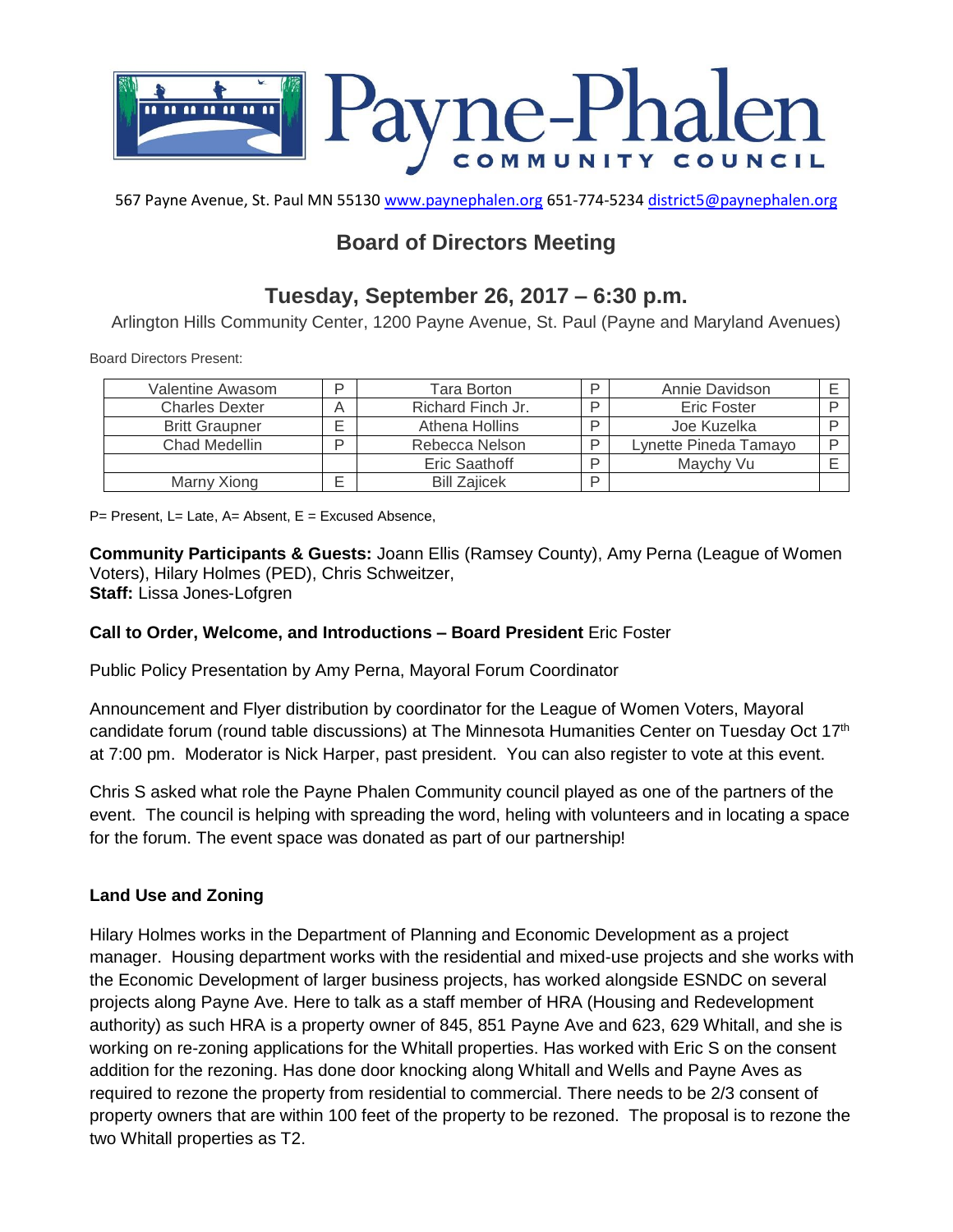Eric F. asked whether there be public money involved? Answer that the only "public money" could be grants or city money if there was a need for such things as clean up of the petroleum or if there were to be public housing if that's what will happen there than tax credits would be use and that could be considered public funds.

Bill Z. asked about clarification of T2 zoning and mixed use zoning etc. Explanations provided in packet.

Joe K. asked if the properties were residential right now, Whitall zoned as residential but will become mixed use.

Lynette P.T. asked if they are rebuildable lots. The two on the front are (Payne Ave) but does allow for a mix of both.

Eric S. does putting the two properties together make them more marketable? Yes it's then more marketable as a commercial site.

### **Ice Palace Monument**

Previous resolution was that the Board wanted to do more research regarding the issue.

Eric S make a motion to write a letter in support of keeping monument where it is. Athena seconded.

Eric s has found that there is more sentiment for keeping it where it is.

Motion passed.

#### **Public Comment**

Eric F., Ward 6 has had mayoral meet and greets. Will have more, Melvin Carter already talked, Pat Harris is next and then Elizabeth Dickinson.

Chris S. Asked about any resolution to attendance issue he raised last month. Eric replied we will be having a closed session to resolve in October.

Eric S. announced that the slow roll (last one) will be held tomorrow 5:30 at the East Side Freedom Library

#### **Consent Agenda**

Approval of July and August minutes

Chad M would like to amend the August minutes to include the fact that he was not in support of the motion and abstained from voting.

Motion passed

### **President's Report**

Thanks for all who participated in Harvest Festival and it was a successful event.

Pastor Roger Allmendinger, is a longtime previous board member having a retirement open house on Saturday Sept 30<sup>th</sup>.